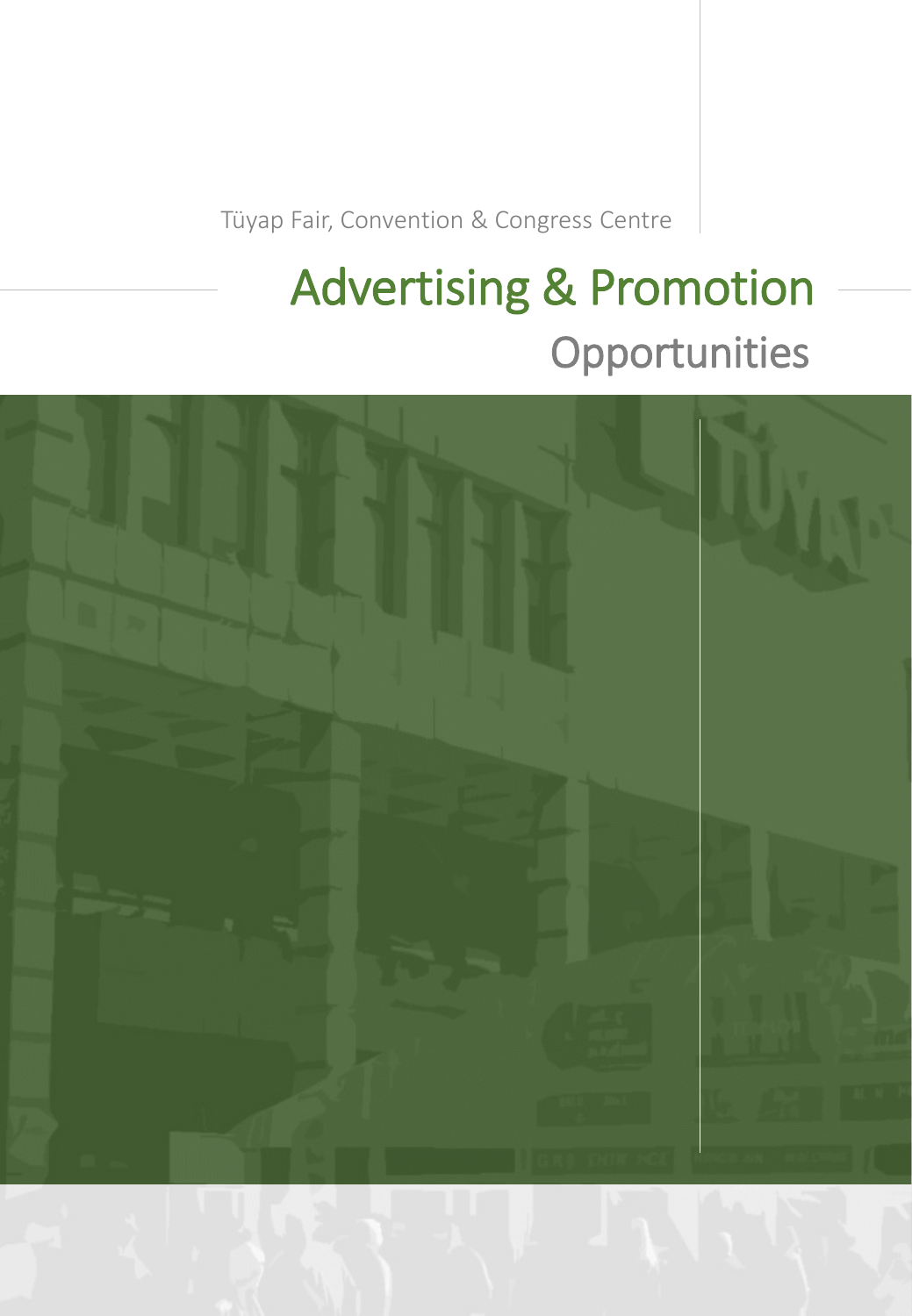## **LOTURED**

### Advertising & Promotion **Opportunities**

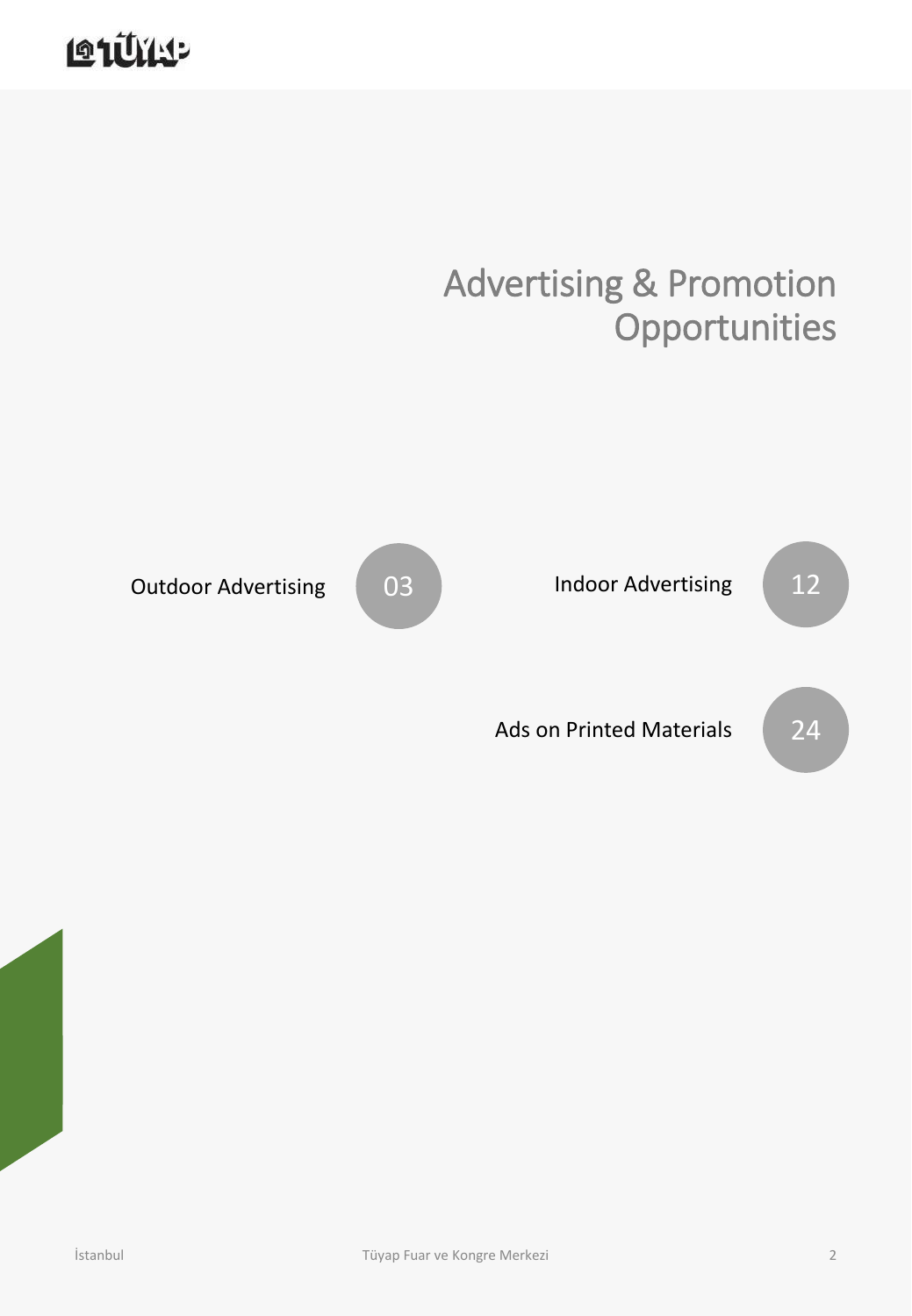## Outdoor Advertising **Opportunities**

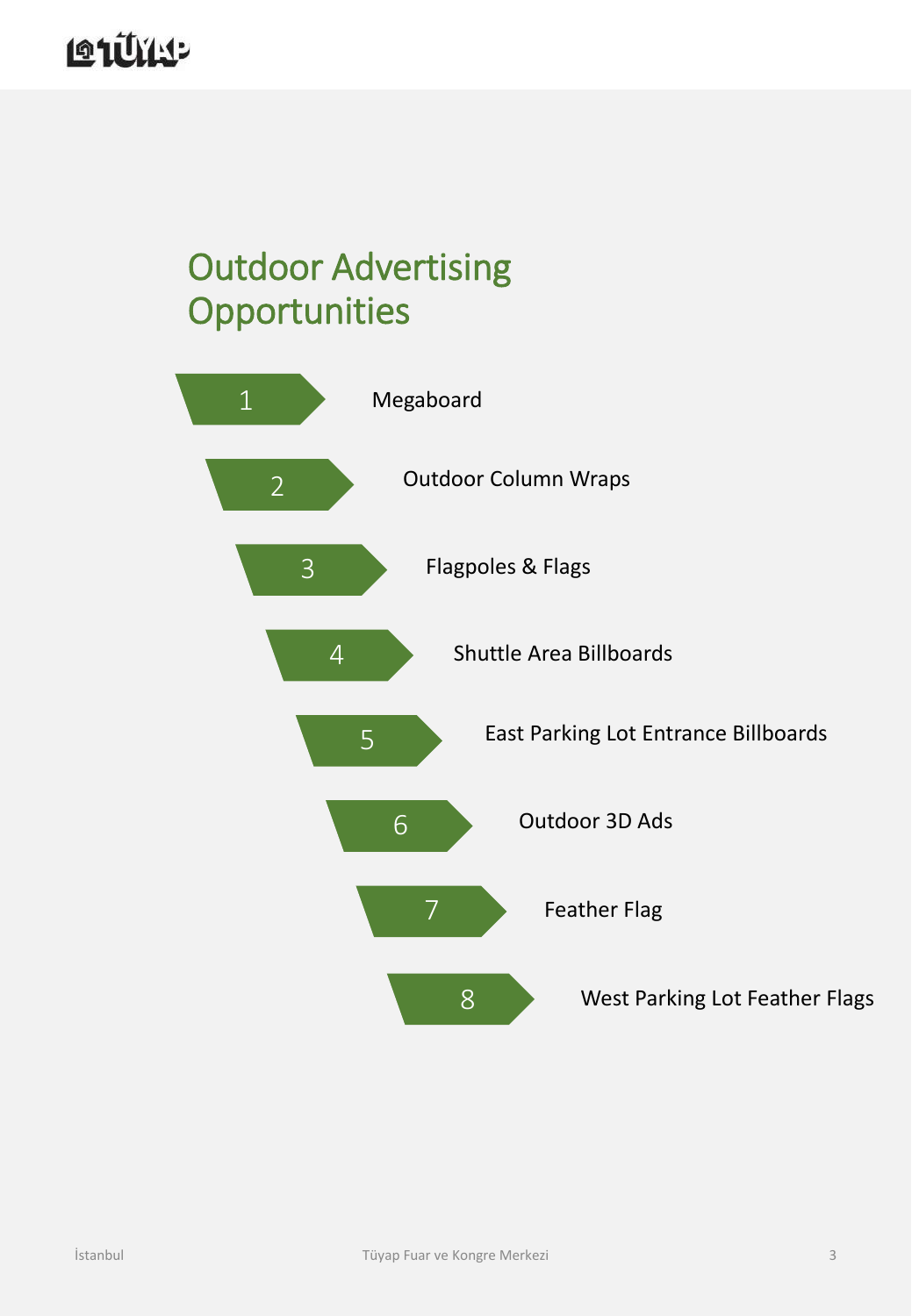### Megaboard

Megaboard is an illuminated large scale advertising board located at the West 1 parking lot entrance which is frequently used by the visitors



#### Benefits

 $\blacksquare$  Raise brand awareness  $\blacksquare$  Drive visitors to your stand

Location: West Parking Lot, across West 1 Entrance Quantity: 1 Size: 6 m (width) x 3 m (height) Print Material: Vinyl. Eyelets every 30 cm to mount on the board.

| Quantity / Type / | Price (Exc VAT) |
|-------------------|-----------------|
| <b>Front Face</b> |                 |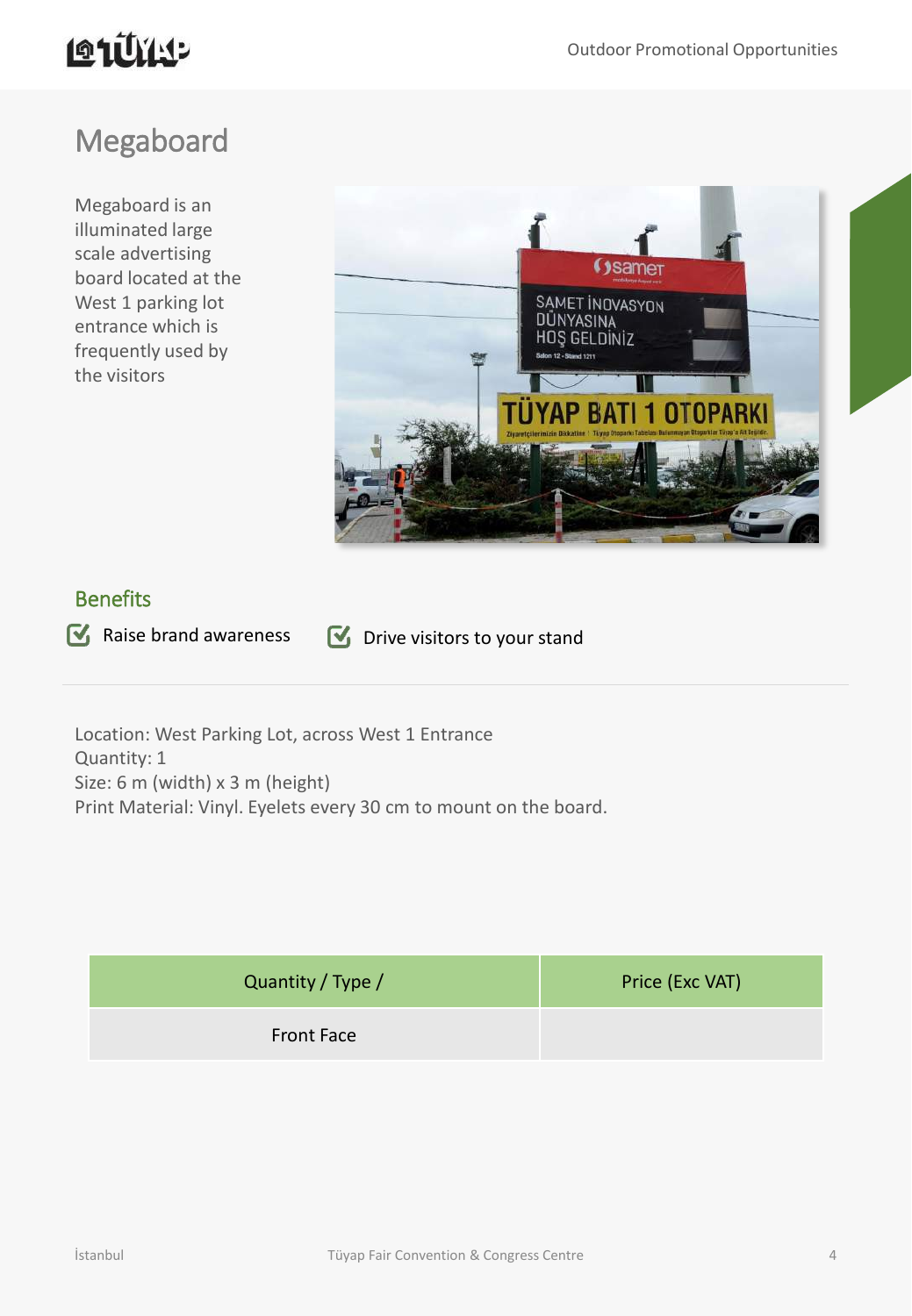## **LOTURED**

### Outdoor Column Wraps



Columns located at the West 1 entrance, right outside the registration area. Ideal for exhibitors that are aiming to promote products & services and drive visitor to their stand

#### **Benefits**



 $\bullet$  Raise brand awareness  $\bullet$  Drive visitors to your stand

Location: West 1 Entrance Quantity: 7 Columns (4 sided) Size: 95 cm x 235 cm (Visible Area) / 97 cm x 238 cm (Print Size) Print Material: Foil

| Quantity / Type / | Price (Exc VAT) |
|-------------------|-----------------|
| 1 column          |                 |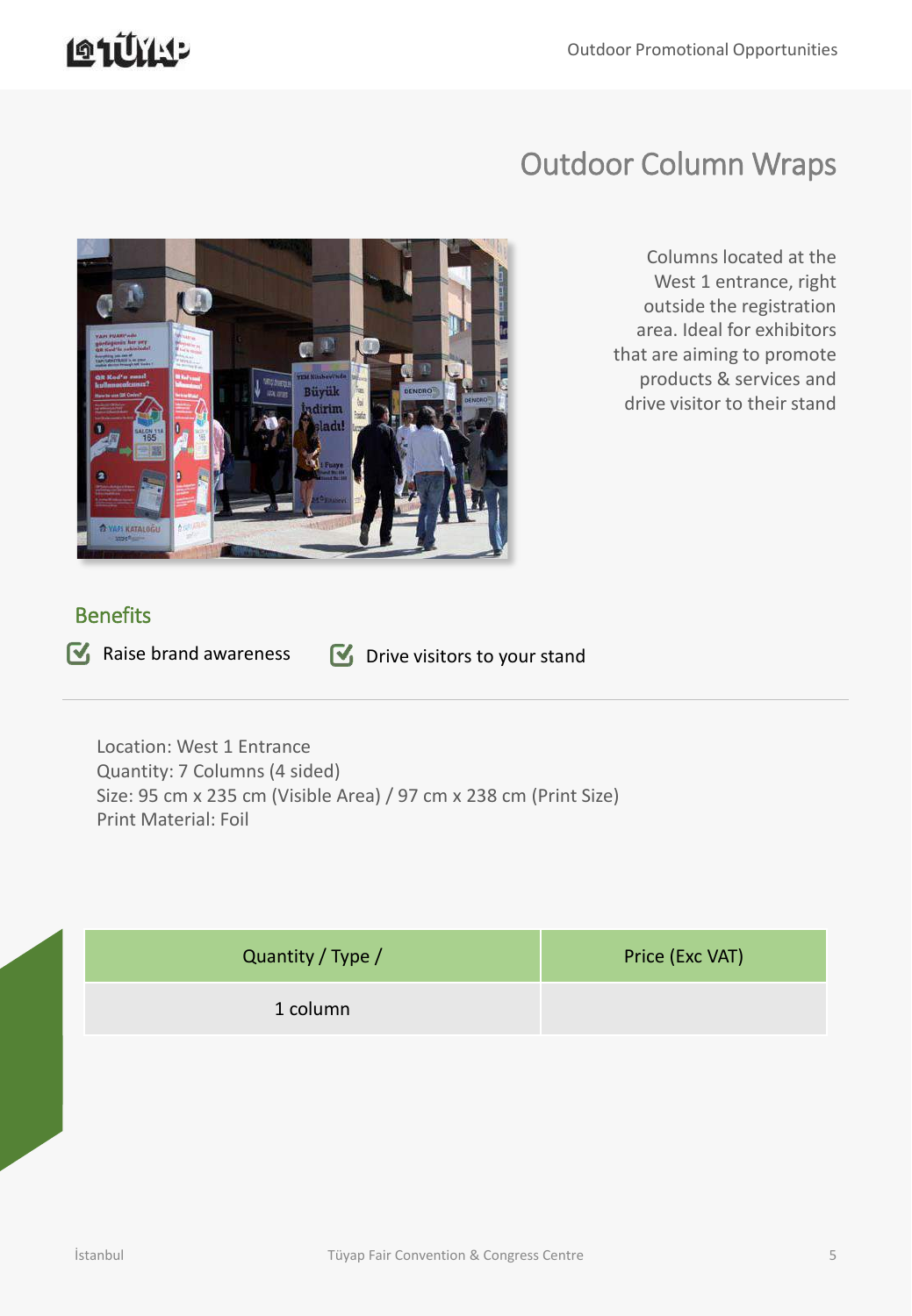

### Flagpoles & Flags

Have your flags with your branding and logo fly on flagpoles located at entrances of the venue.



#### Benefits

Brand Awareness

Location: West 1, 2, 3, East 2, 3 Entrances Quantity: 22 at West 1, 8 at other entrances Size: 1,5 m x 4 m Print Material: Banner cloth

| Quantity / Type        | Price (Exc VAT) |
|------------------------|-----------------|
| 2 Flag Poles (minimum) |                 |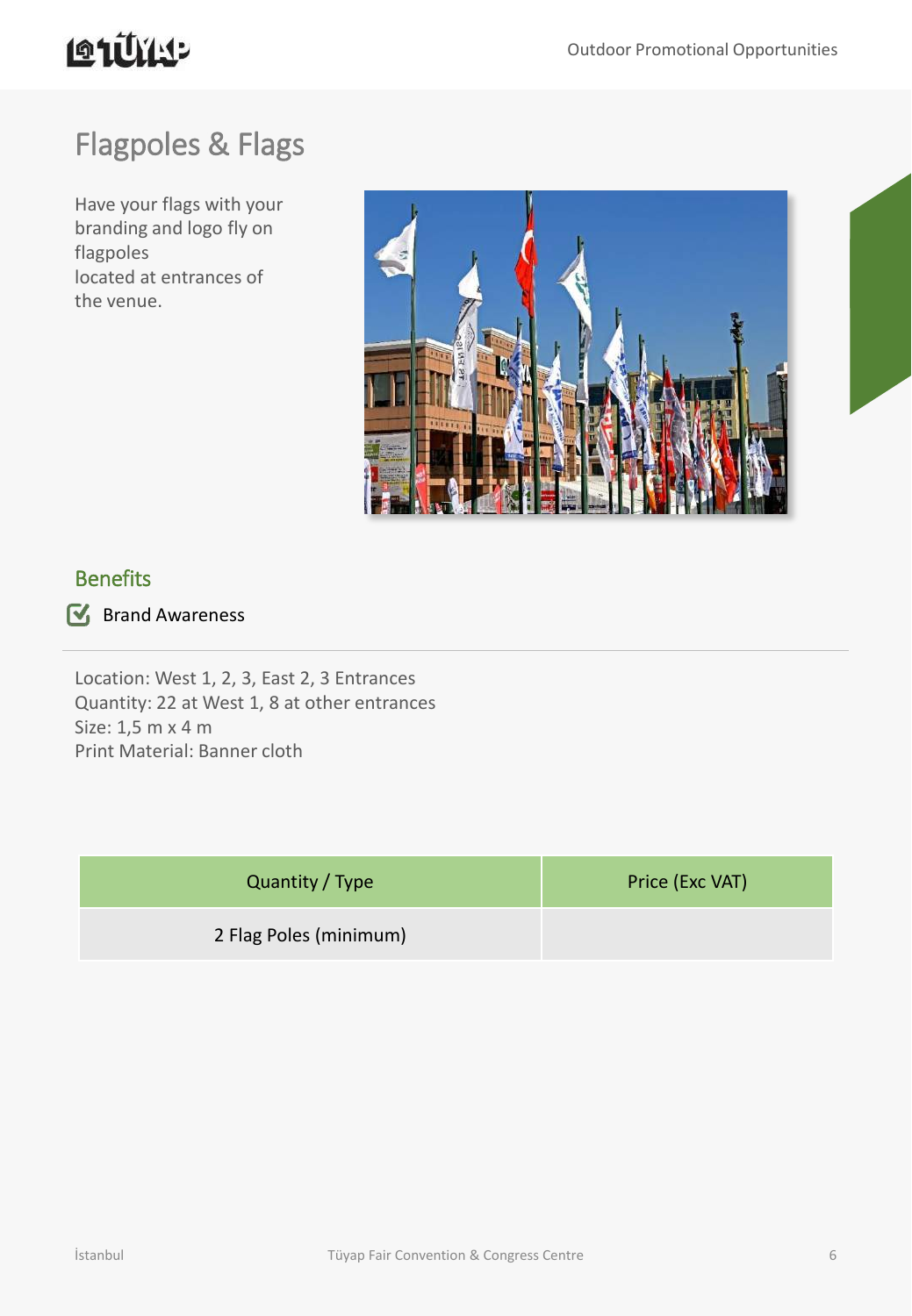### Shuttle Area Billboards

Billboards located at the departure area of the city and intercity buses, that transport visitors to Tüyap Fair Convention and Congress Centre.



#### **Benefits**

 $\bullet$  Raise brand awareness  $\bullet$  Drive visitors to your stand

Location: West 1 Entrance Quantity: 5 Size: 3,32 m x 1,92 m Print Material: Vinyl

| Quantity / Type | Price (Exc VAT) |
|-----------------|-----------------|
| 1 Billboard     |                 |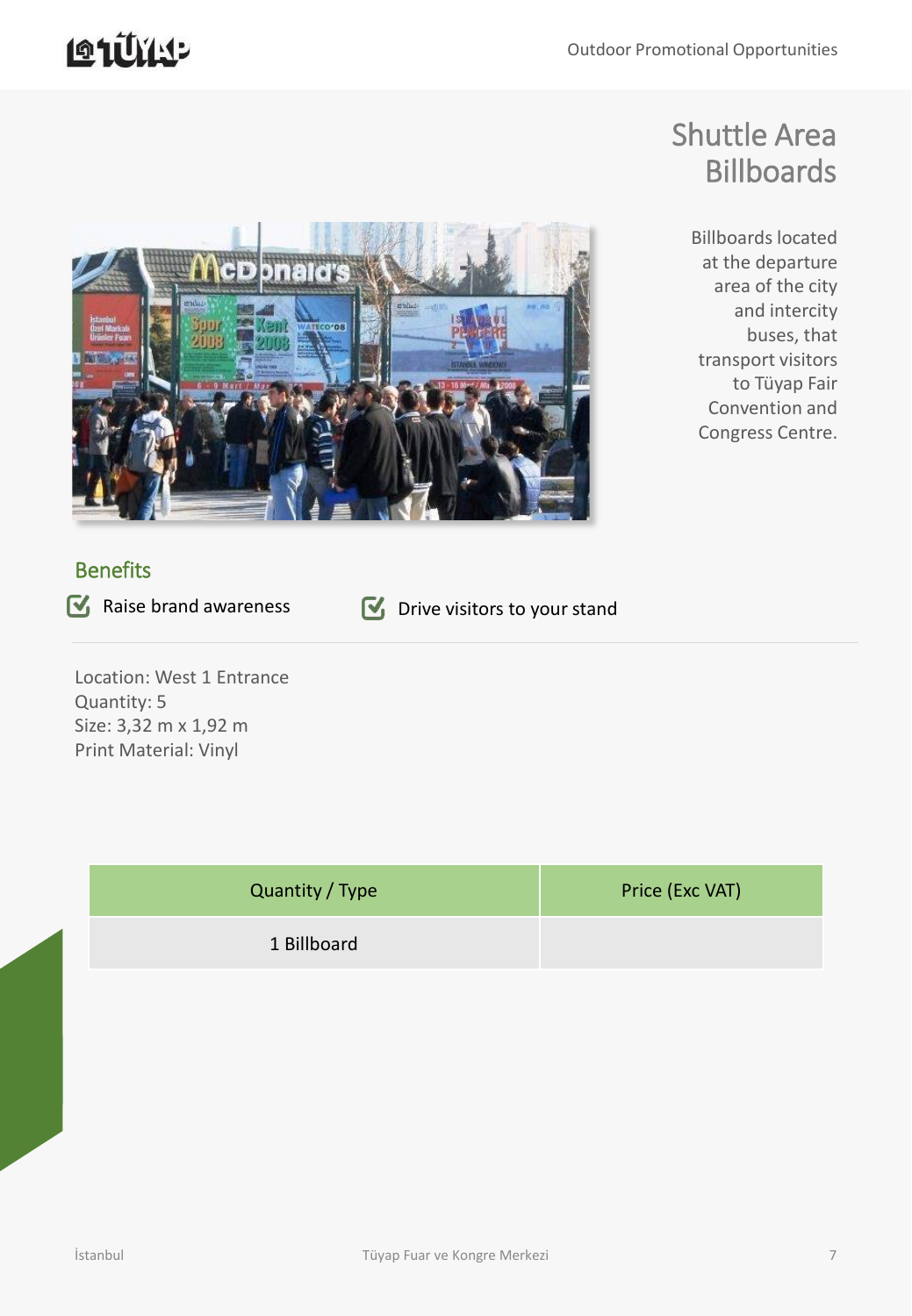### East Parking Lot Entrance Billboards



#### **Benefits**

 $\blacksquare$  Raise brand awareness  $\blacksquare$  Drive visitors to your stand

Location: East Parking Lot Entrance Quantity: 2 Size: 3,32 m x 1,92 m Print Material: Vinyl

Billboards located between the road connecting the exhibition venue to E-5 highway and the East entrance parking lot, which is frequently used by exhibitors and visitors

| Quantity / Type | Price (Exc VAT) |
|-----------------|-----------------|
| 1 Billboard     |                 |
|                 |                 |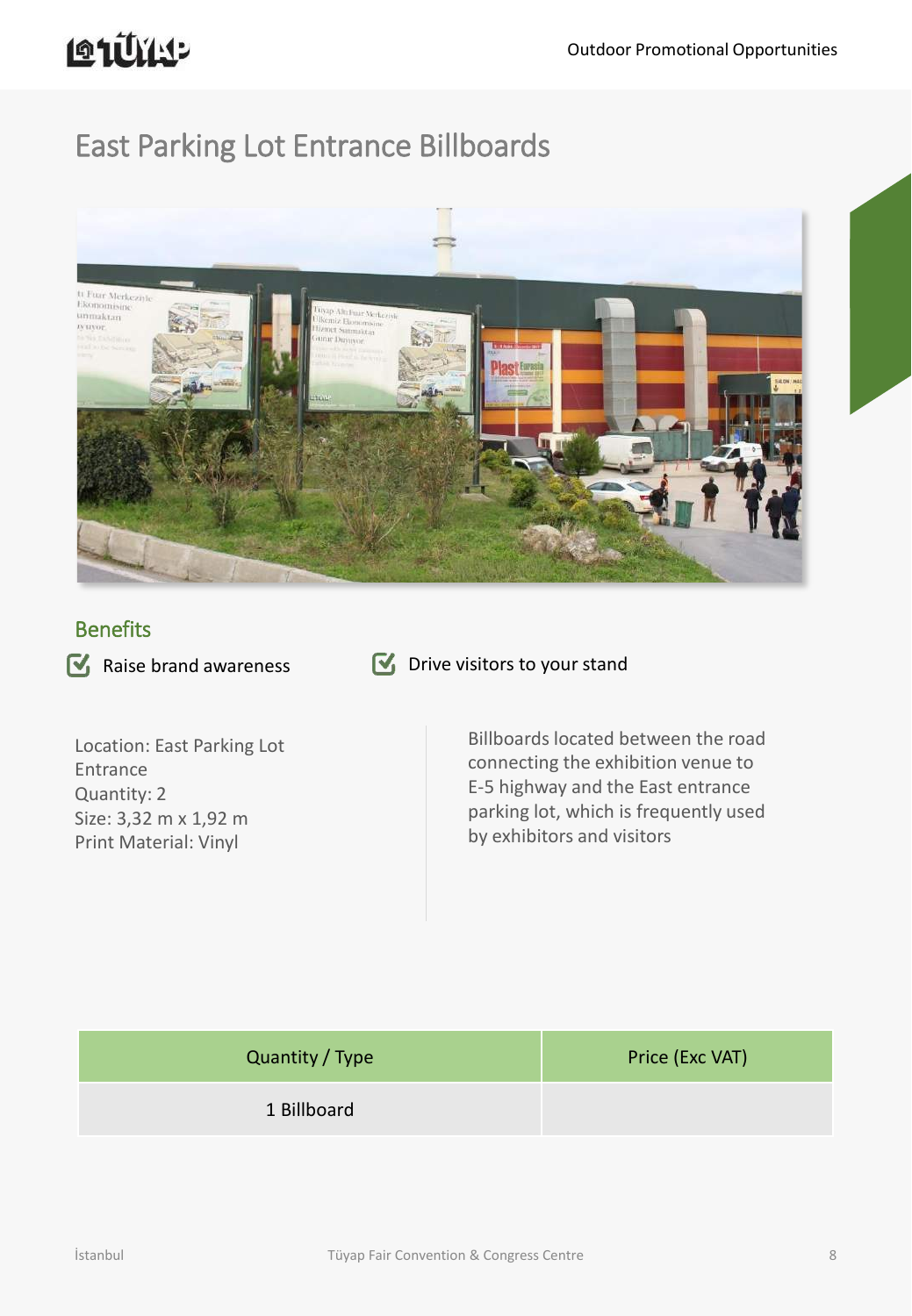## **Latitus**

### Outdoor 3D Ads

Applicable only at the court of West 1 entrance, the outdoor advertising tools allow firms to stand out from the competition.





# **Benefits**

 $\blacksquare$  Raise brand awareness  $\blacksquare$  Drive visitors to your stand

Location: West 1 Entrance Quantity: Please consult with the show marketing team Size: Maximum height should be 6 m. Implementation can be vertical as well as horizontal Print Material: Materials suitable to outdoor conditions

| Reklam Alanı / Adedi | Reklam Bedeli |
|----------------------|---------------|
| $0 - 5$ m2 base      |               |
|                      |               |

#### Please consult with show team for implementations over 5 m2 base area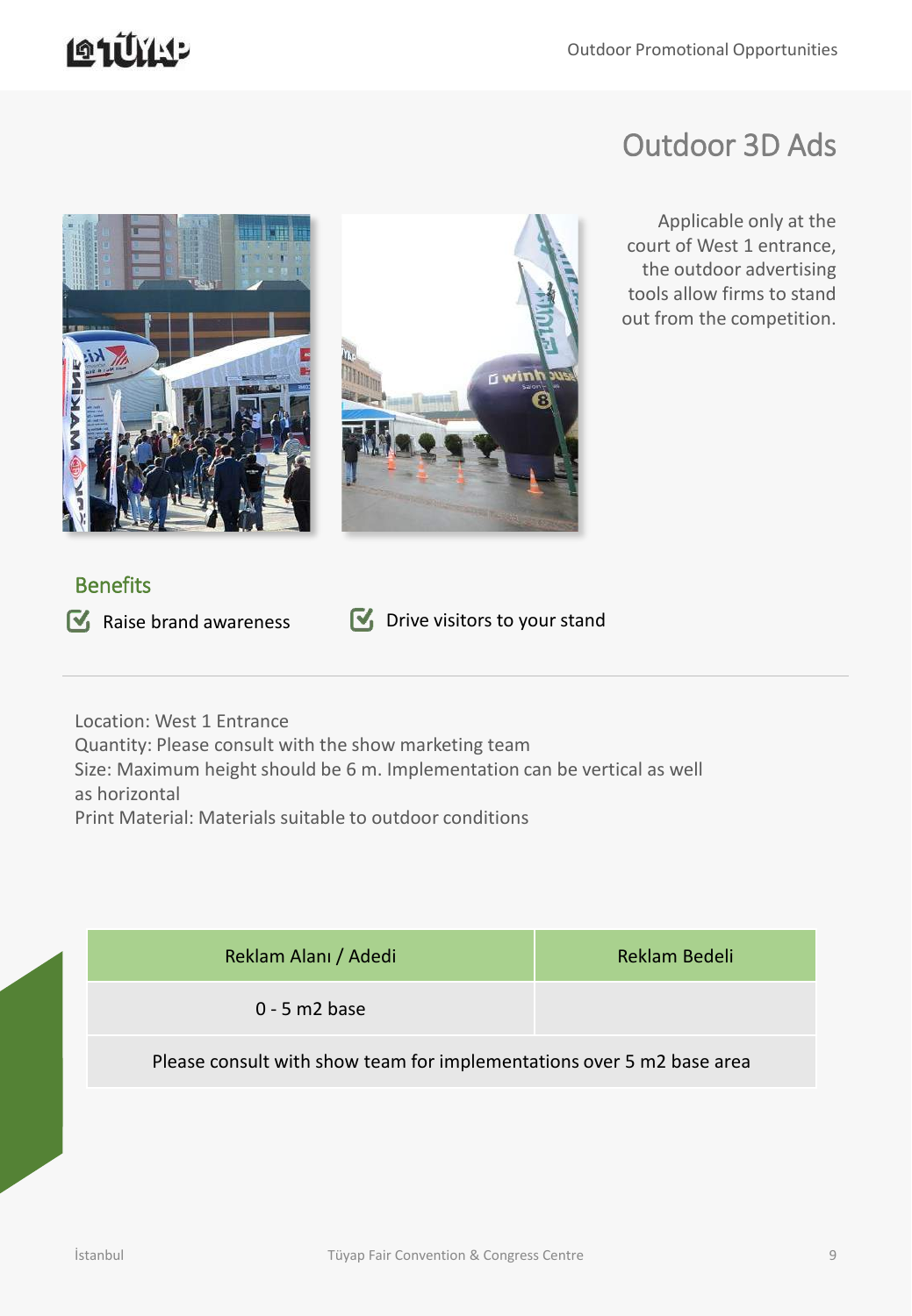

Feather Flags

Feather flags are used on the walkway that visitors take to enter the venue from West 1 gate. Be the first exhibitor to welcome visitors.



#### Benefits

Raise brand awareness

Location: West 1 Entrance Quantity: 20 Size: Please consult with marketing team Print Material: Banner cloth

| Quantity / Type | Price (Exc VAT) |
|-----------------|-----------------|
| 10 flags        |                 |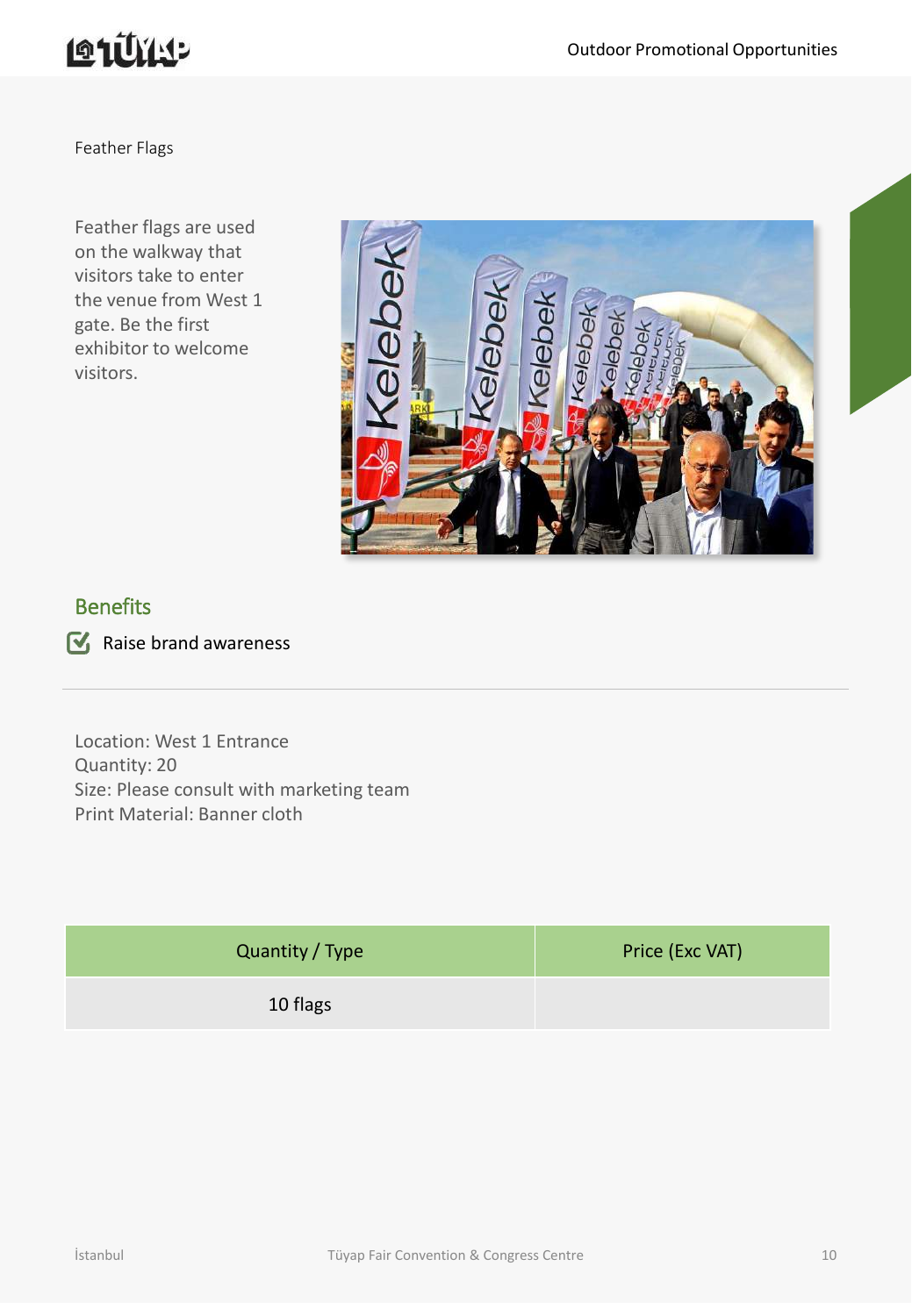## **Latitus**



#### **Benefits**

 $\mathbf{C}$  Raise brand awareness

Location: West 1 Parking Lot Quantity: Minimum 25, maximum 75 units Dimensions: Various sizes Print Material: Banner cloth

| Quantity / Type | Price (Exc VAT) |
|-----------------|-----------------|
| 25 Flags        |                 |

### West Parking Lot Feather Flags

You can be the first to welcome the visitors with your company flags in the West 1 car park, which is the largest parking area used by the fair visitors. You can highlight the power of your brand with this channel, which also provides high visibility over the road connecting Tüyap Fair and Congress Center to the ring road.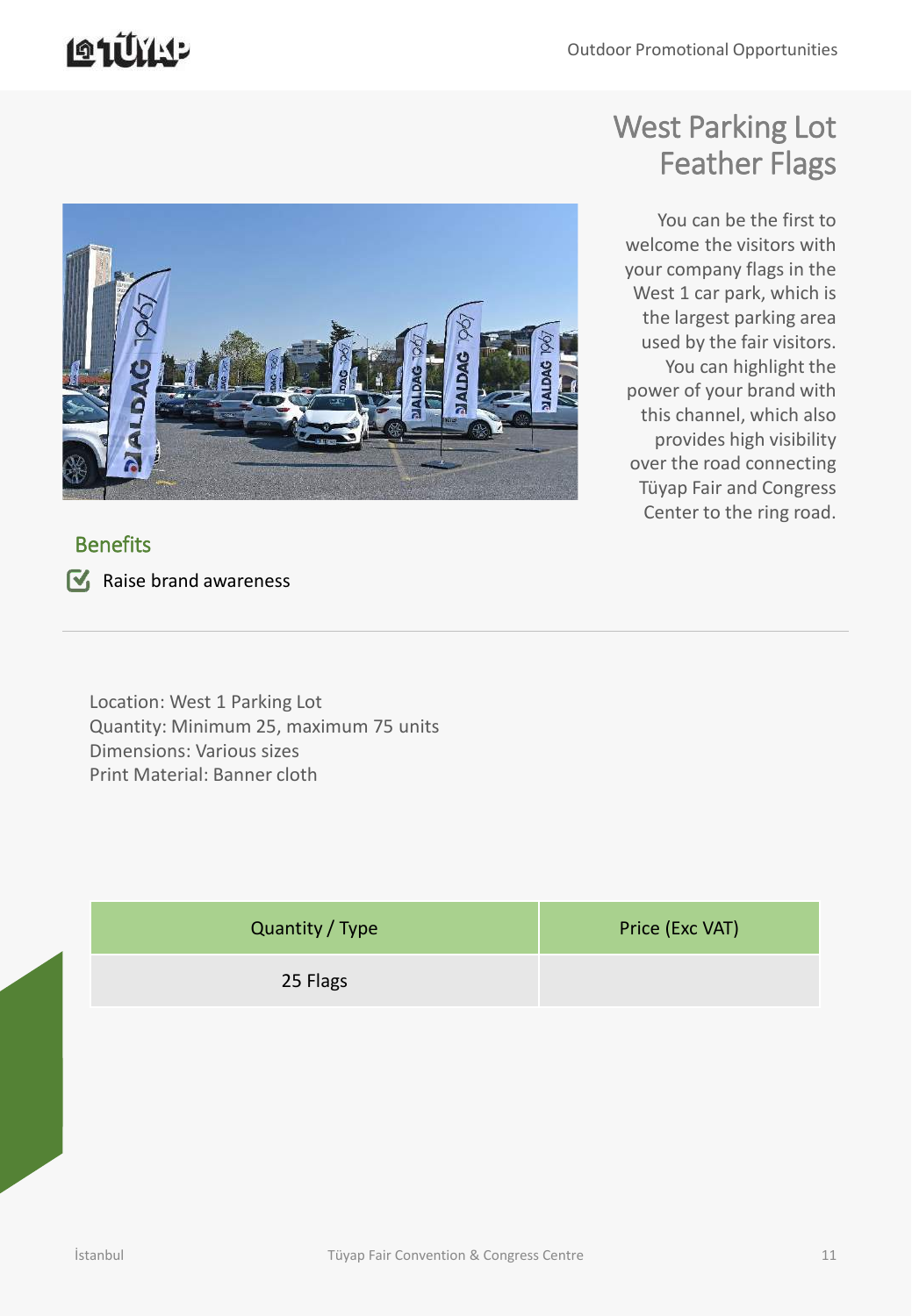## Indoor Advertising **Opportunities**

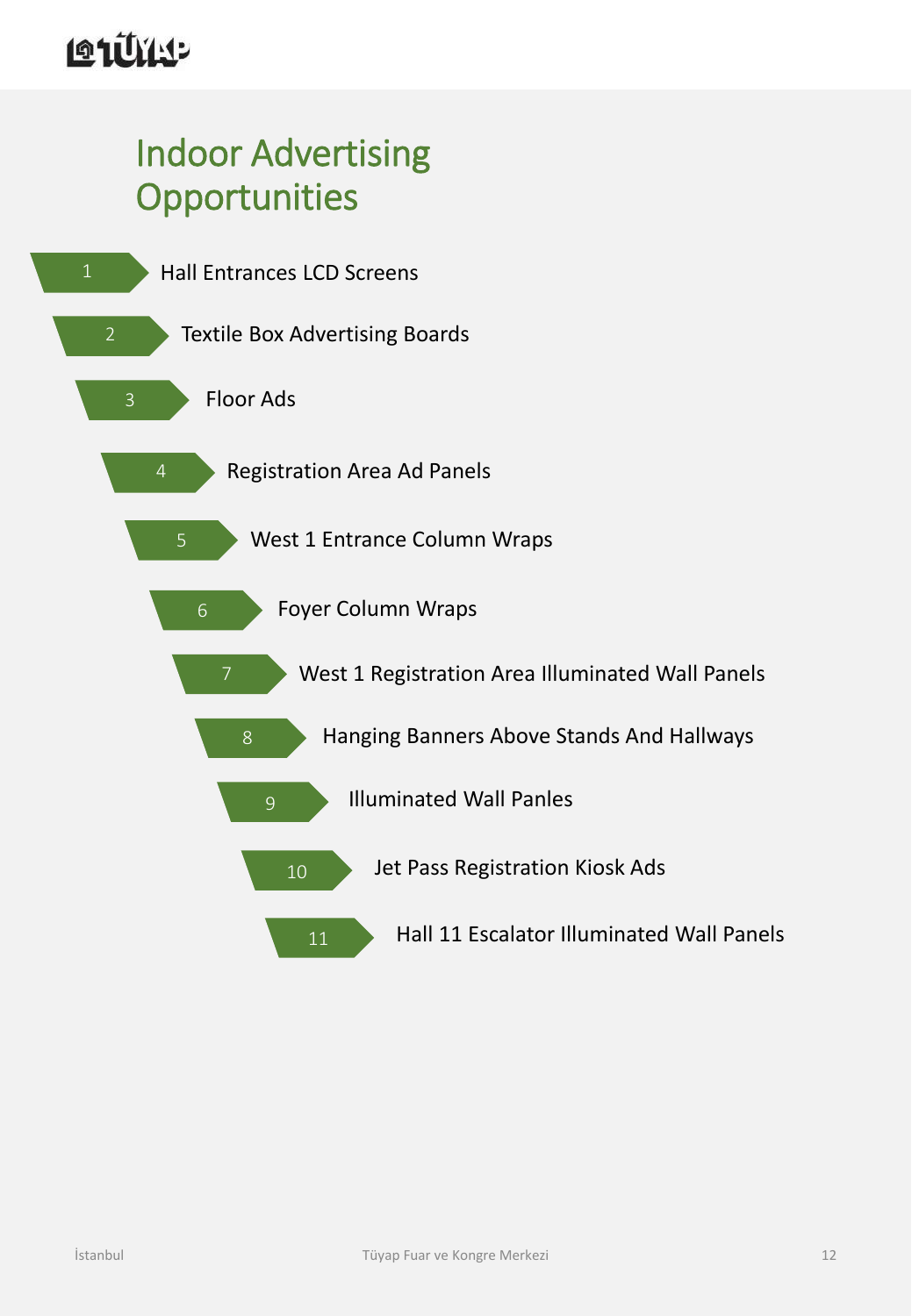## 121U112



### Hall Entrances LCD Screens

High-resolution LCD screens positioned at the main entrances from the foyer areas to the exhibition halls offer the most innovative and attractive advertising channels of the exhibition center. Be sure to try the most effective and affordable solution to attract the attention of visitors!

#### **Benefits**

 $\blacksquare$  Drive visitors to your stand  $\blacksquare$  Raise brand awareness

Location: Exhibition Halls Main Visitor Entrances

Quantity: The number of screens varies according to the number of exhibition halls opened. Each ad content is shown a minimum of 20 times per hour (1 in 3 minutes). Each screen has a maximum of 8 ad slots. Advertisers can take place with only 2 ad slots per screen.

Dimensions: 75 inch Vertical LCD Screen, Resolution: 1080 x 1920 pixels Material & Technical Information: Jpg, mpeg or m4 video format

Delivery Date: The advertisement image should be sent to the project team until the fair setup start date. Implementation: The production of the advertising content belongs to the advertiser. (Animated or static content can be used)

| Quantity / Type          | Price (Exc VAT) |
|--------------------------|-----------------|
| 20 sec. Advertising Slot |                 |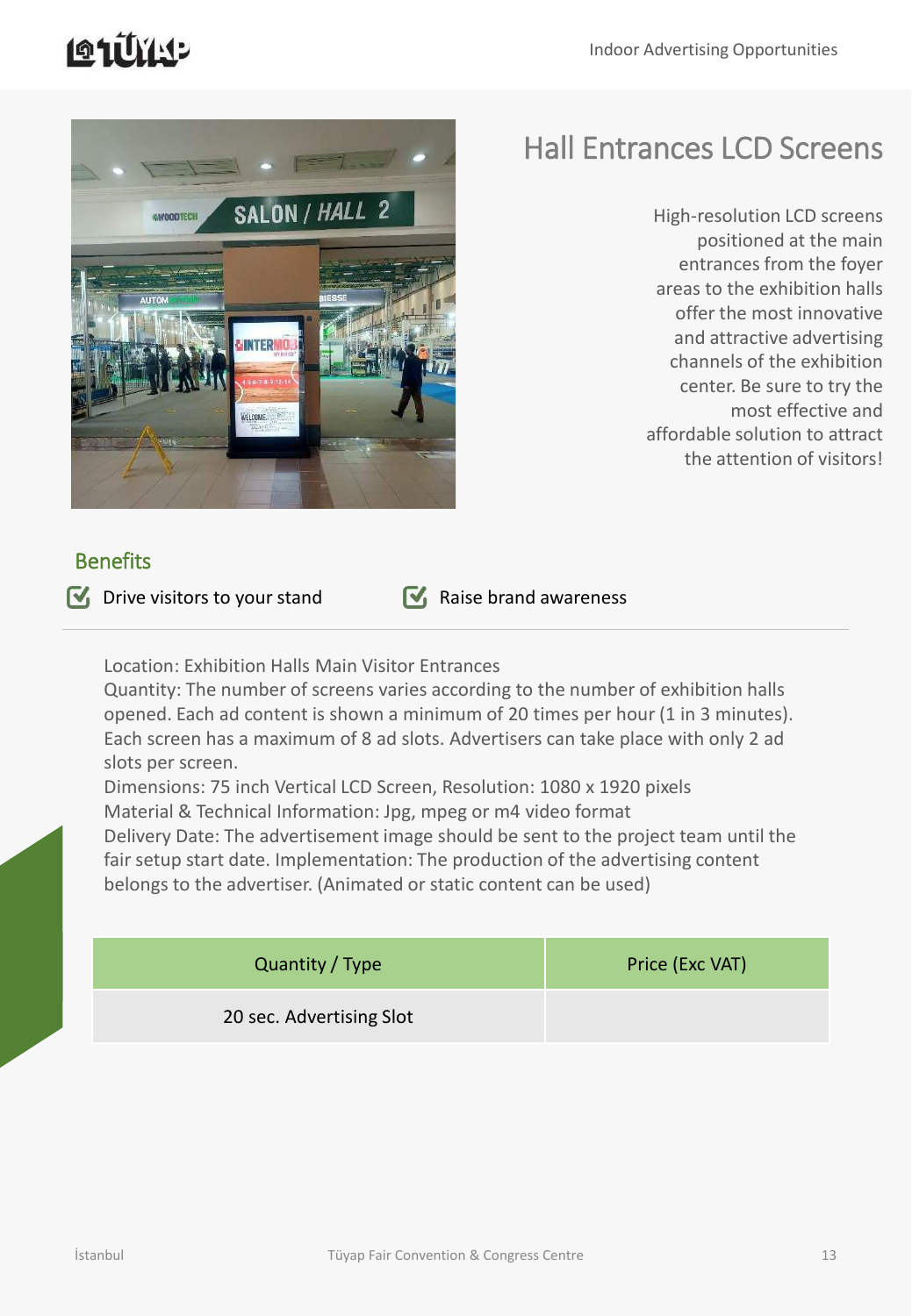## **LOTURED**

### Textile Box Advertising Boards

They are quite remarkable advertising applications with their large dimensions, interior lighting and textile printing applications, located at the entrances of the exhibition halls 2, 3, 6, 7, 8 and 12.





#### **Benefits**

 $\bullet$  Drive visitors to your stand  $\bullet$  Raise brand awareness  $\bullet$  Product Launch & Promotion

Location: Hall 2 Foyer Entrance, Hall 3 Foyer Entrance, Hall 7 Foyer Entrance, Hall 10 – 12 Passage

Usable Quantity: There are 1 boards in 4 different locations.

Hall 2 Dimensions: 6m x 2m | Hall 3 & 6 Dimensions: 3m x 2m | Hall 7 Dimensions: 5m x 2m | Hall 12 Dimensions: 4m x 2m, Hall 8 Dimensions: 2,35m x 4 m

Material & Technical Information: Fabric printing with interior lighting

| Quantity / Type     | Price (Exc VAT) |
|---------------------|-----------------|
| Hall 2 Textile Box  |                 |
| Hall 3 Textile Box  |                 |
| Hall 6 Textile Box  |                 |
| Hall 7 Textile Box  |                 |
| Hall 8 Textile Box  |                 |
| Hall 12 Textile Box |                 |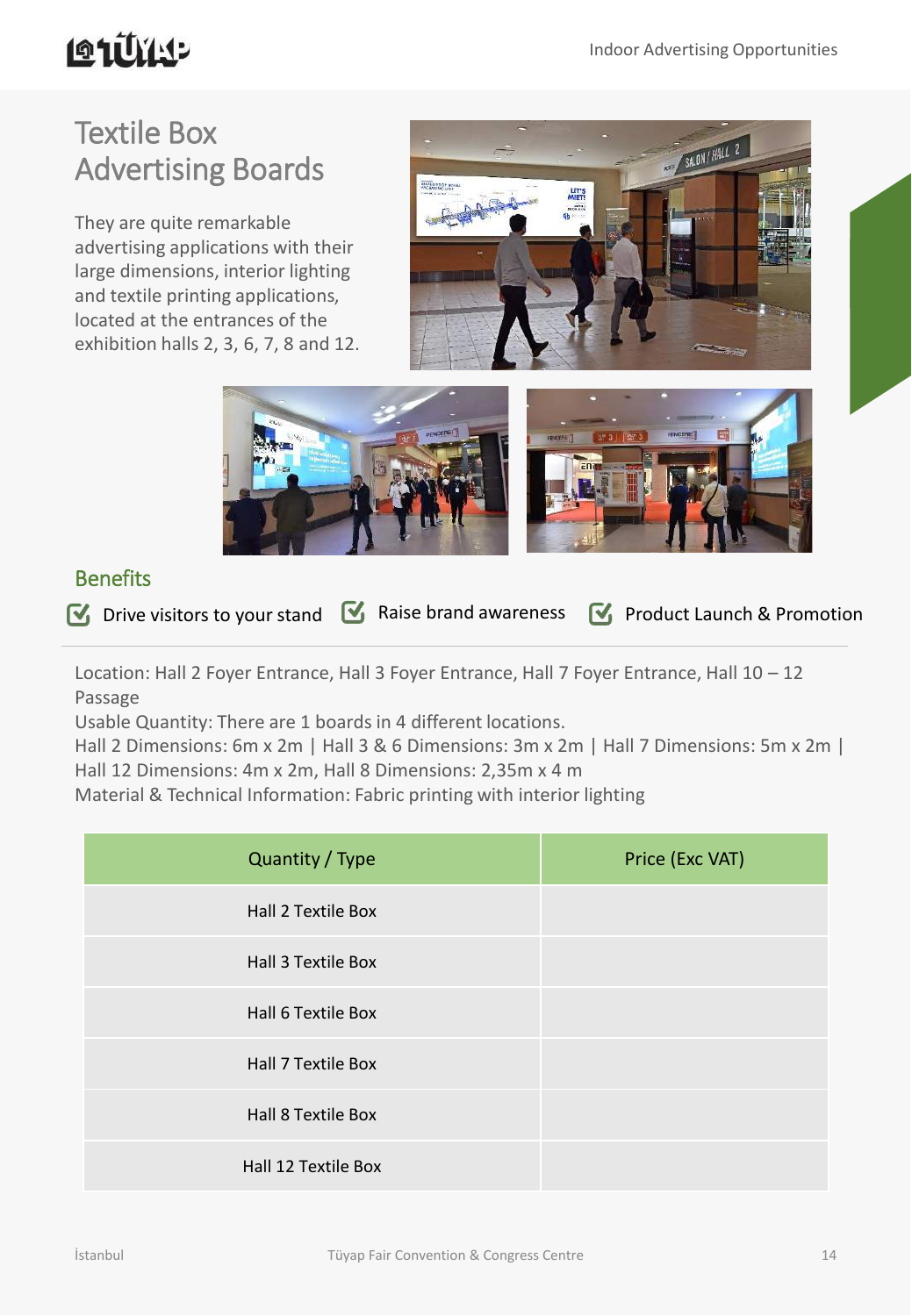### Floor Ads

Floor adverts are applied on the floor in entrance areas and connecting hallways that are frequently used by visitors. Line and single application options are available.





#### Benefits

**Drive visitors to your stand** 

Location: Foyers, registration areas, hallways Quantity: 13 Lines. Size: 1 m x 1 m (for single use) / 70 cm x 35 cm (for line applications) Print Material: Floor Graphic

| Quantity / Type                           | Price (Exc VAT) |
|-------------------------------------------|-----------------|
| 1 Line (there are 10 floor ads in a line) |                 |
| 1 Single Floor Ad                         |                 |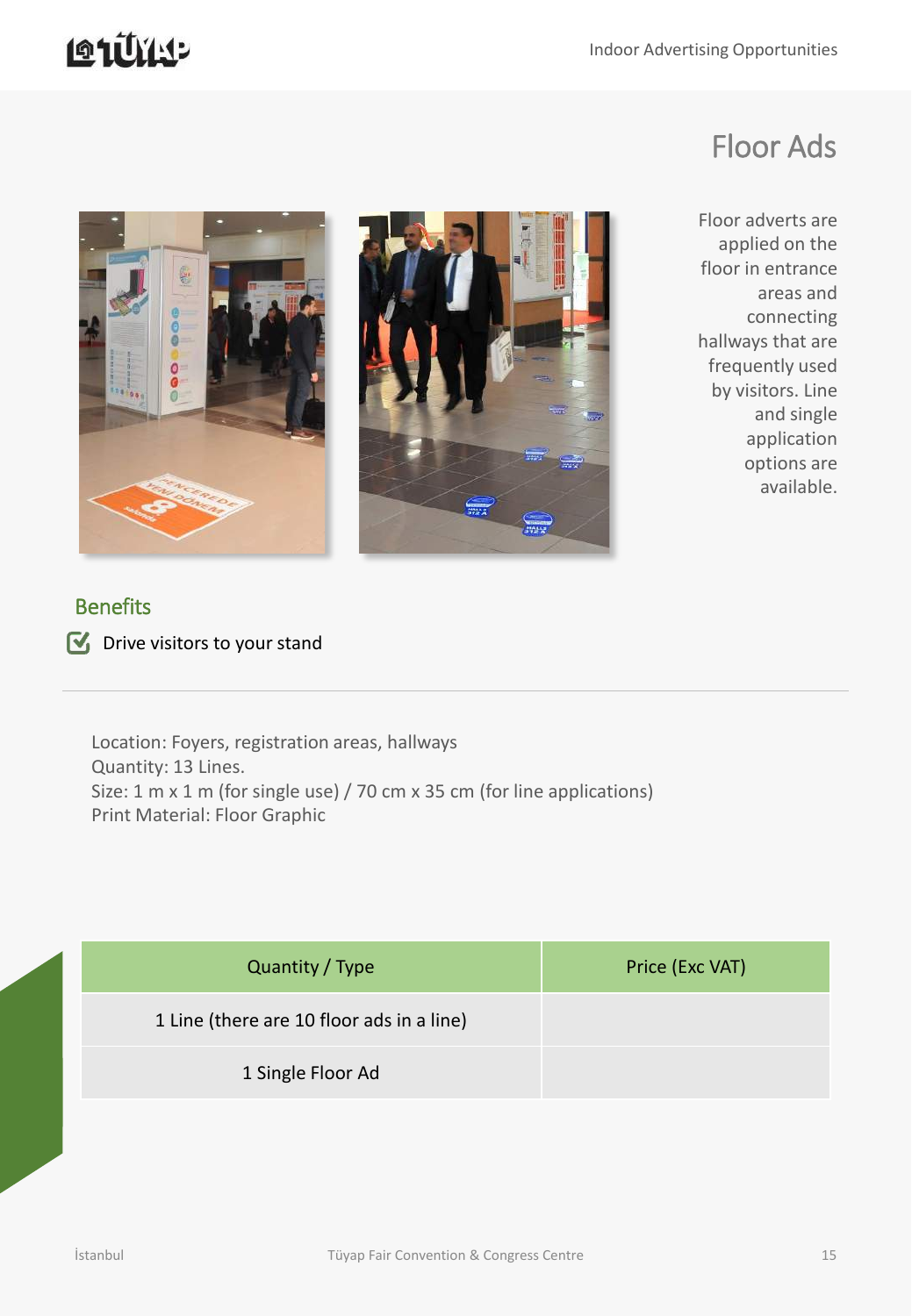### Registration Area Ad Panels

Large size ad panels positioned at the registration area of the West 1 entrance. Due to their size and unique location, they are an effective ad option for exhibitors looking for high visibility and brand exposure.



#### **Benefits**

 $\bullet$  Drive visitors to your stand  $\bullet$  Raise brand awareness

Location: West 1 Entrance Quantity: 4 Size: 5 m (width) x 2,75 m (height) / 5 m x 2,30 m Print Material: Vinyl, laminated foil

| Quantity / Type | Price (Exc VAT) |
|-----------------|-----------------|
| 1 Panel         |                 |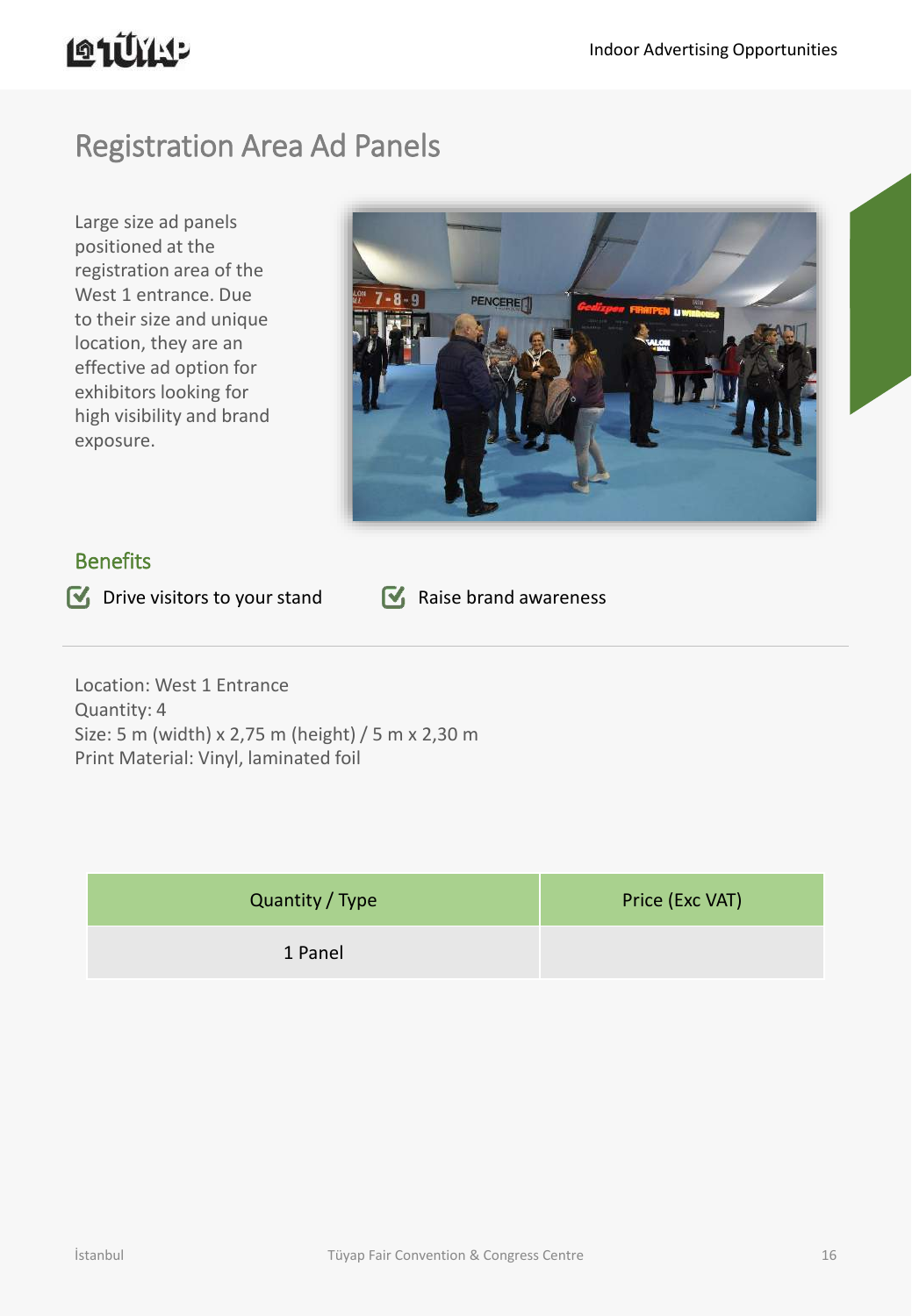## **LOTURED**

### Entrance Area Column Wraps



Located at the registration area of West 1 entrance these highly visible column ads allow you to target visitors before they reach the exhibition halls and reaffirm your message as they leave.

#### **Benefits**

Raise brand awareness  $\bullet$  Drive visitors to your stand

Location: West 1 Registration Area Quantity: 5 Columns Size: 95 cm (width) x 235 cm (height) Print Material: Laminated foil

| Quantity / Type | Price (Exc VAT) |
|-----------------|-----------------|
| 3 columns       |                 |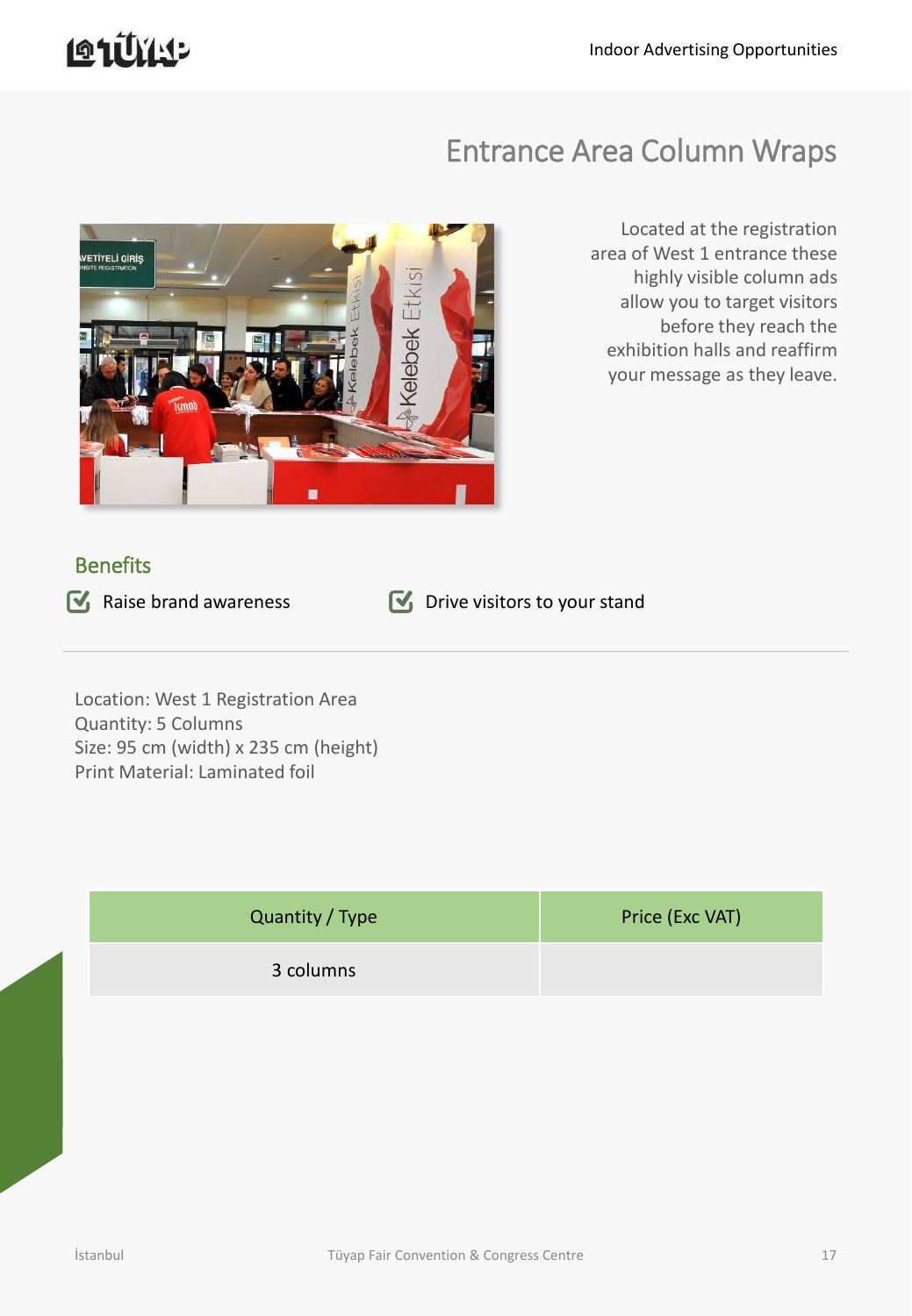### Foyer Column Wraps

Located at the West 1 entrance these highly visible column ads allow you to target visitors before they reach the exhibition halls and reaffirm your message as they leave.



#### **Benefits**

 $\blacksquare$  Raise brand awareness  $\blacksquare$  Drive visitors to your stand

Location: West 1 Entrance Foyer Quantity: 17 Columns Size: 95 cm en x 235 cm boy (visible area) 97 cm width x 238 cm height (print area) Print Material: Laminated Foil

| Quantity / Type | Price (Exc VAT) |
|-----------------|-----------------|
| 1 column        |                 |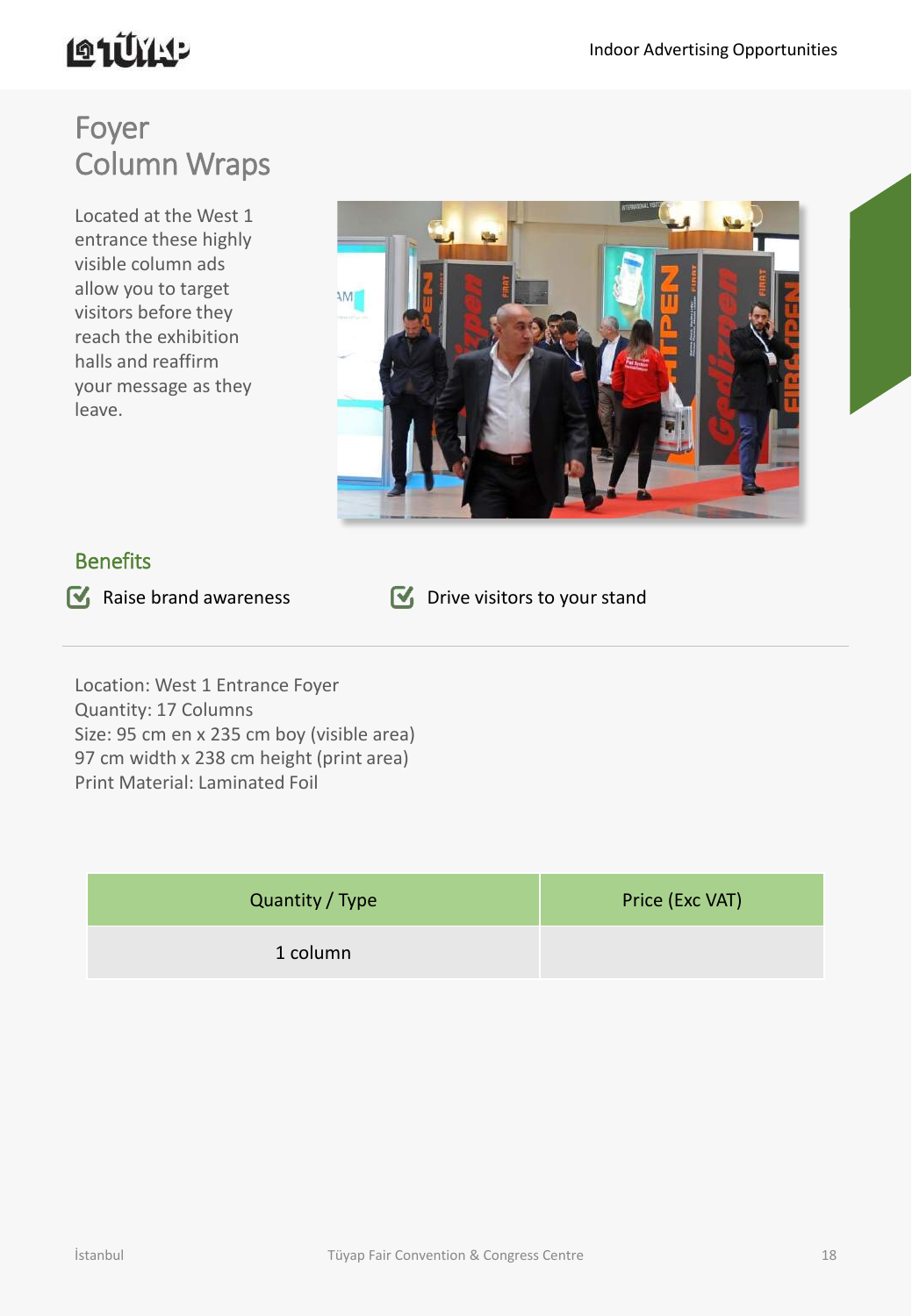### Registration Area Illuminated Wall Panels



Illuminated Wall panels located at the West 1 registration area. These panels provide high visibility and can be used to attract visitors to your stand.

#### **Benefits**

Raise brand awareness  $\blacksquare$  Drive visitors to your stand

Location: West 1 Entrance Quantity : 2 Size: 200 cm (width) x 120 cm (height) Print Material: Duratrans

| Quantity / Type | Price (Exc VAT) |
|-----------------|-----------------|
| 1 panel         |                 |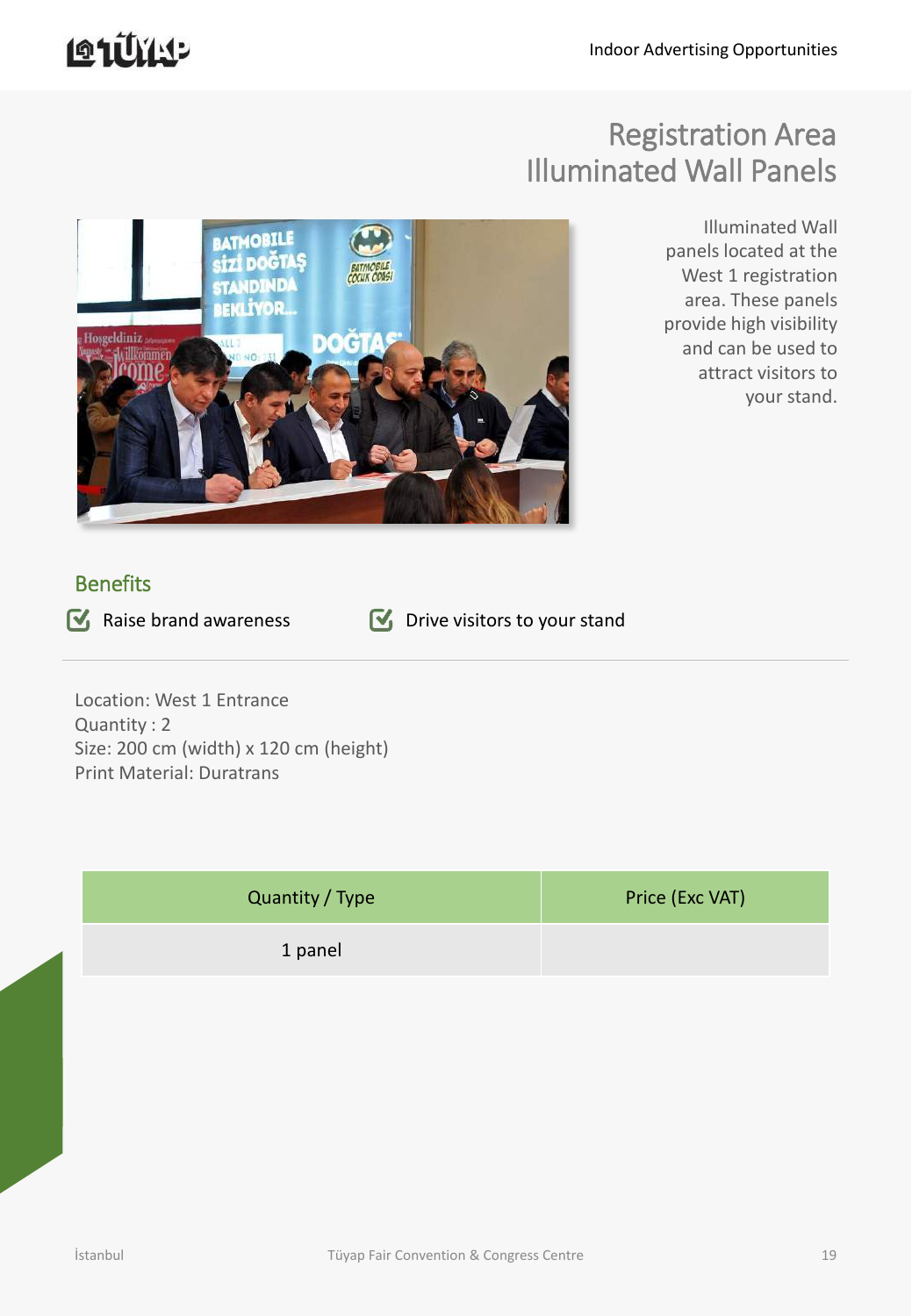## **LOTUTER**

### Hanging Banners Above Stands And Hallways

Double sided blackout banners hanging right above your stand maximising your presence at the exhibition and broadcasting your location to the show floor



#### **Benefits**

 $\bullet$  Raise brand awareness  $\bullet$  Drive visitors to your stand

Location: Exhibition Halls Quantity: Please consult with your show team Size: 200 cm (width) x 300 cm (height) Print Material: Blackout Vinyl / Double Sided

| Quantity / Type                            | Price (Exc VAT) |
|--------------------------------------------|-----------------|
| Banner above stand                         |                 |
| Banner above hallways (5 banners in a row) |                 |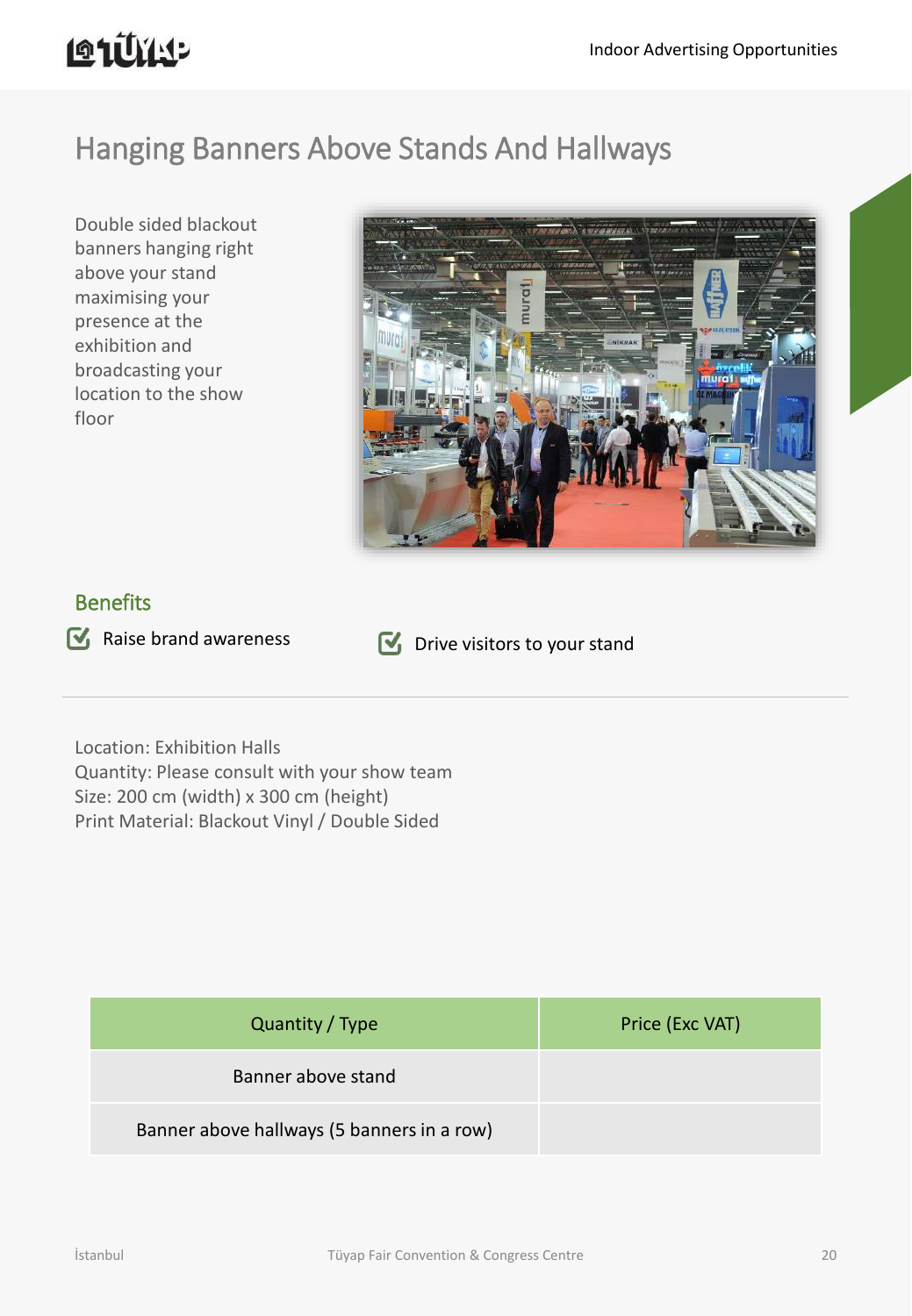## **Latitus**

### Illuminated Wall Panel



Illuminated Wall panels are located in registration areas, foyers, and passages between exhibition halls. They provide high visibility and can be used to attract visitors to your stand. You can choose from 40 panels located in different positions around the venue that suit you best

#### **Benefits**

Raise brand awareness  $\bullet$  Drive visitors to your stand

Location: Venue and Hall entrances Quantity: 40 Size: 200 cm (width) x 120 cm (height) / 120 cm (width) x 200 cm (height) Hall 12 Foyer: 114 cm (width) x 195 cm (height) (Vertical Panel) Print Material: Duratrans

| Quantity / Type | Price (Exc VAT) |
|-----------------|-----------------|
| 1 panel         |                 |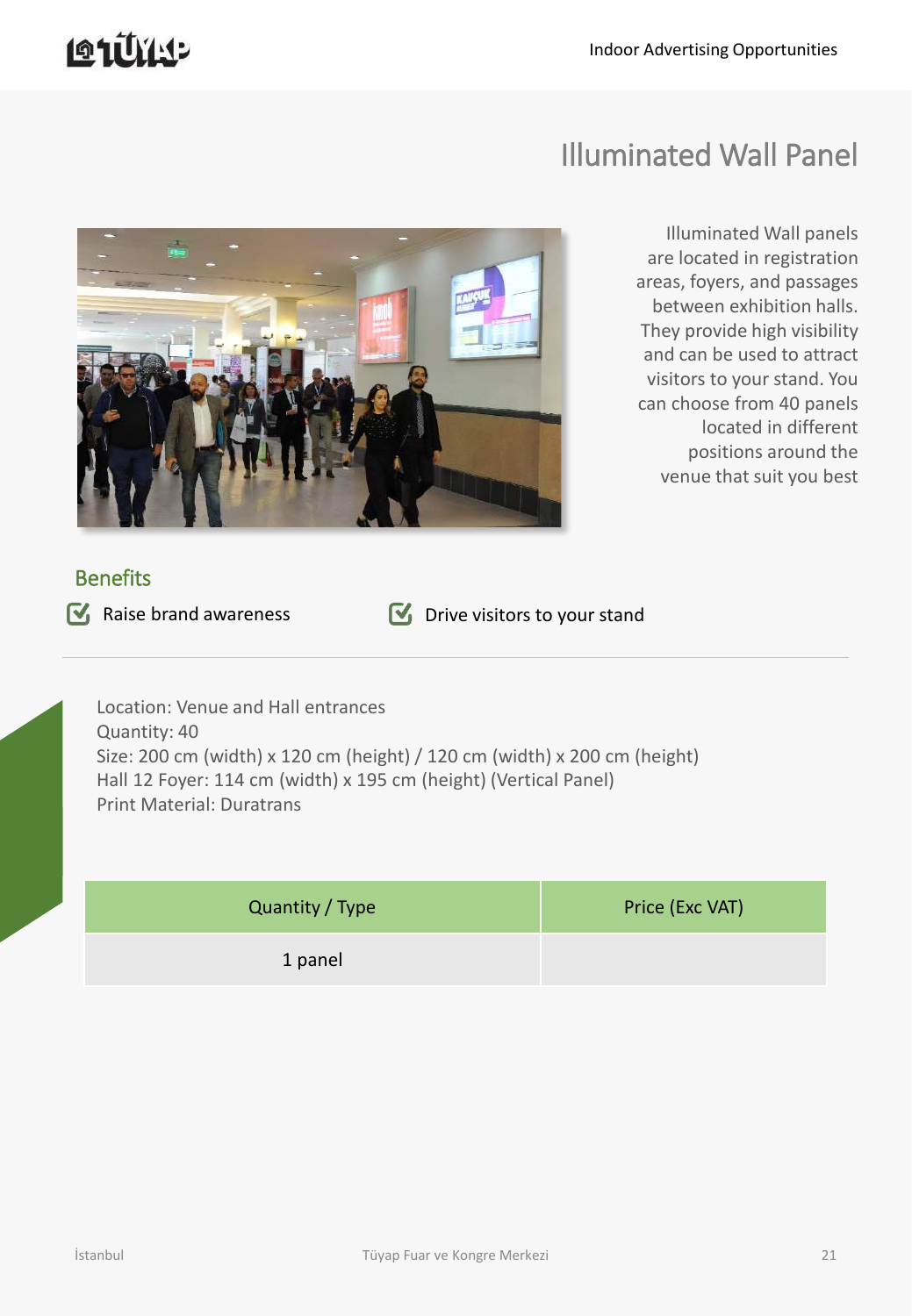### Jet Pass Registration Kiosk Ads

Branding and screen banners on kiosk used by pre-registered visitors for printing badges



#### **Benefits**

Raise brand awareness  $\bullet$  Drive visitors to your stand

Location: All Registration Areas Quantity: Please consult with show team Screen Banner Size: 1120 (width) x 150 (height) pixels

| Quantity / Type   | Price (Exc VAT) |
|-------------------|-----------------|
| Kiosk Advert Area |                 |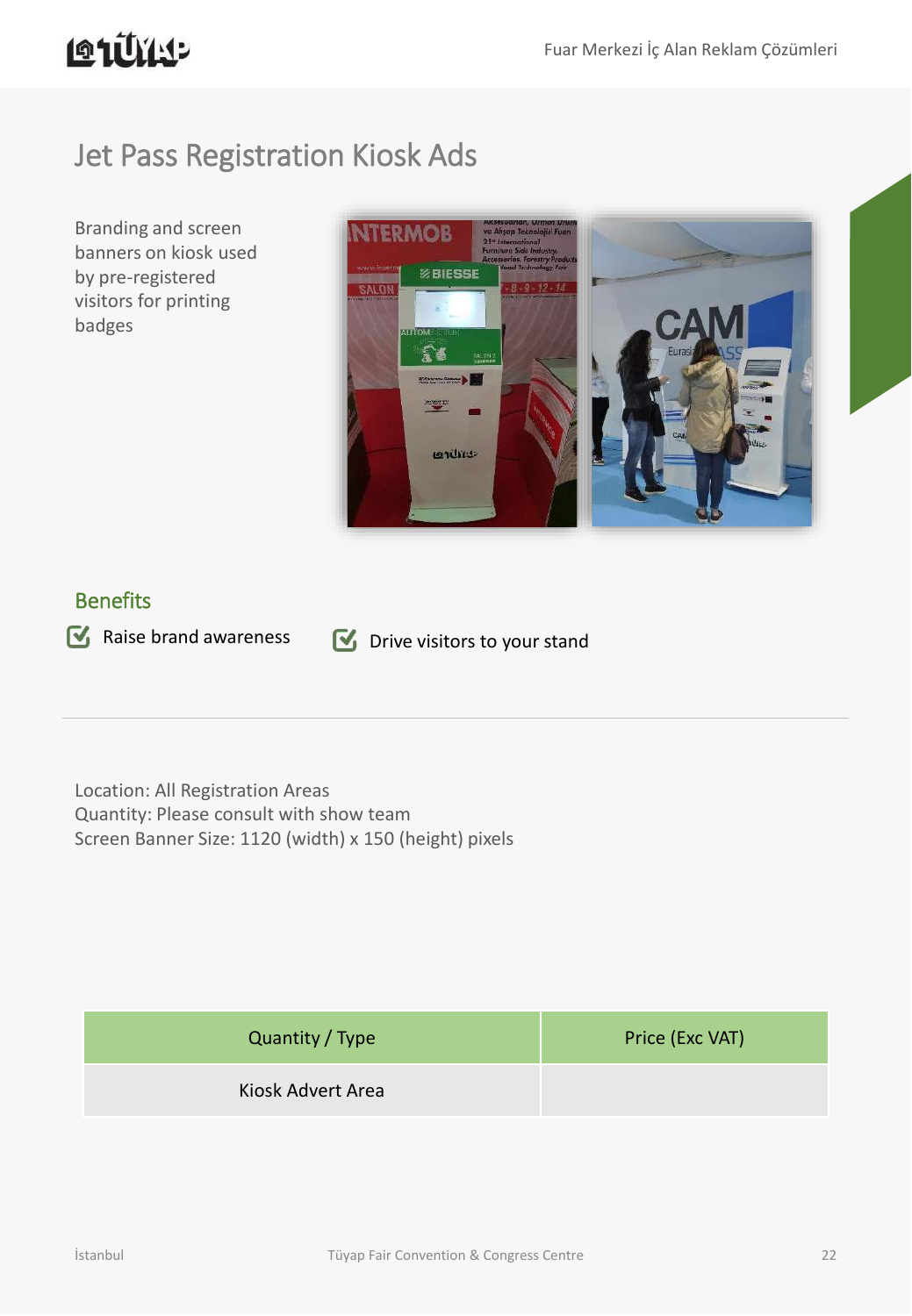## **Latitus**

### Hall 11 Escalator Illuminated Wall Panels

nescio ...<br>masjid المسحد SALON HAI I

They are illuminated wall panels on both sides of the escalators that provide access to halls 11 and 13. The boards, which are sold as a 4-line, are ideal channels to highlight your products and brands and to direct visitors to your stand.

#### **Benefits**

 $\blacksquare$  Raise brand awareness  $\blacksquare$  Drive visitors to your stand

Location: Next to the escalator providing access to Halls 11 and 13 Usable Quantity: 8 boards. Sold as a 4-line. Ölçüler: 195 cm (width) x 114 cm (height) (Horizontal) 114 cm (width) x 195 cm (height) (Vertical) Material & Technical Information: Duratrans printing that can transmit light

| Quantity / Type | Price (Exc VAT) |
|-----------------|-----------------|
| 1 Line          |                 |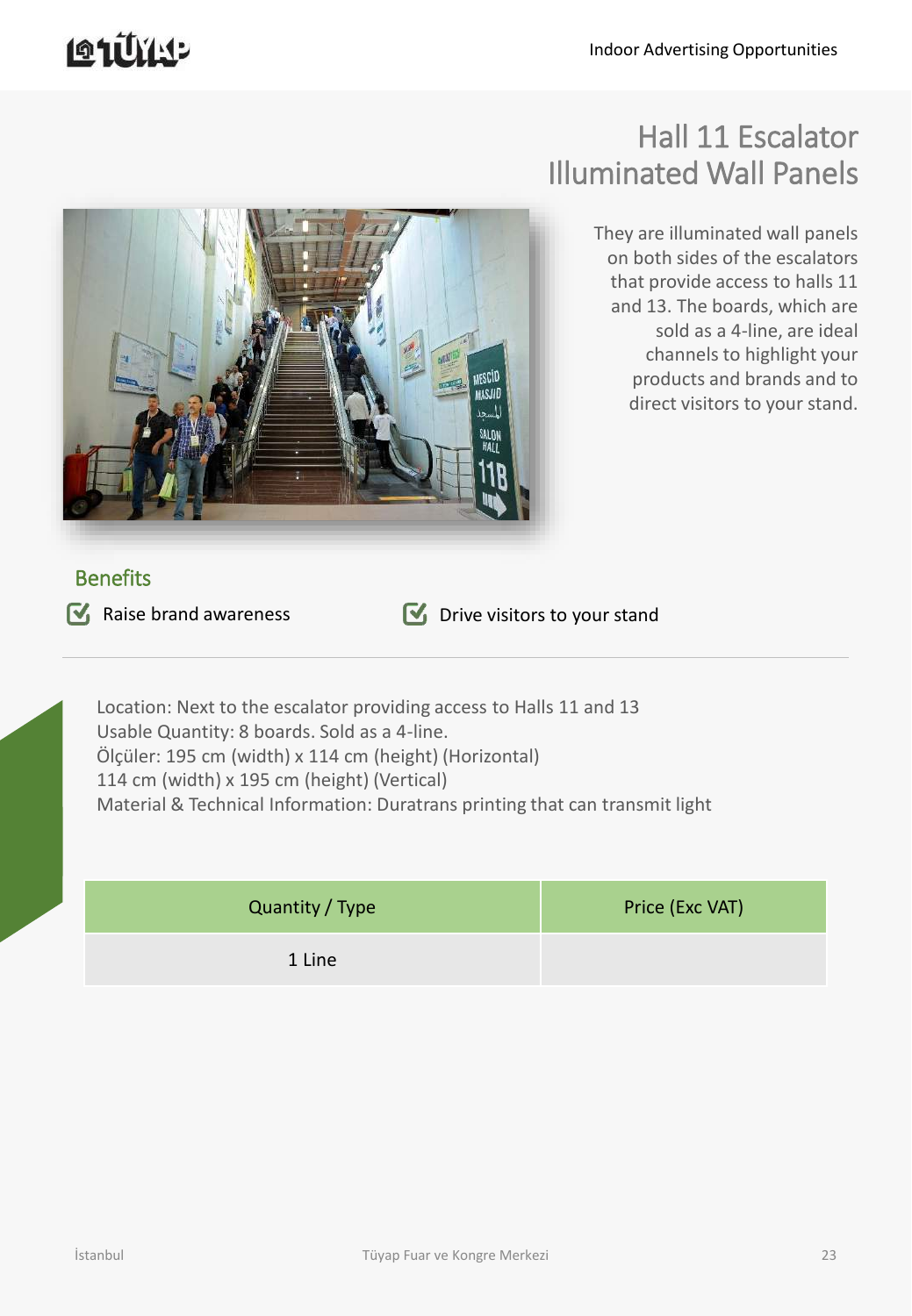## LOLUILL

## Sponsorships

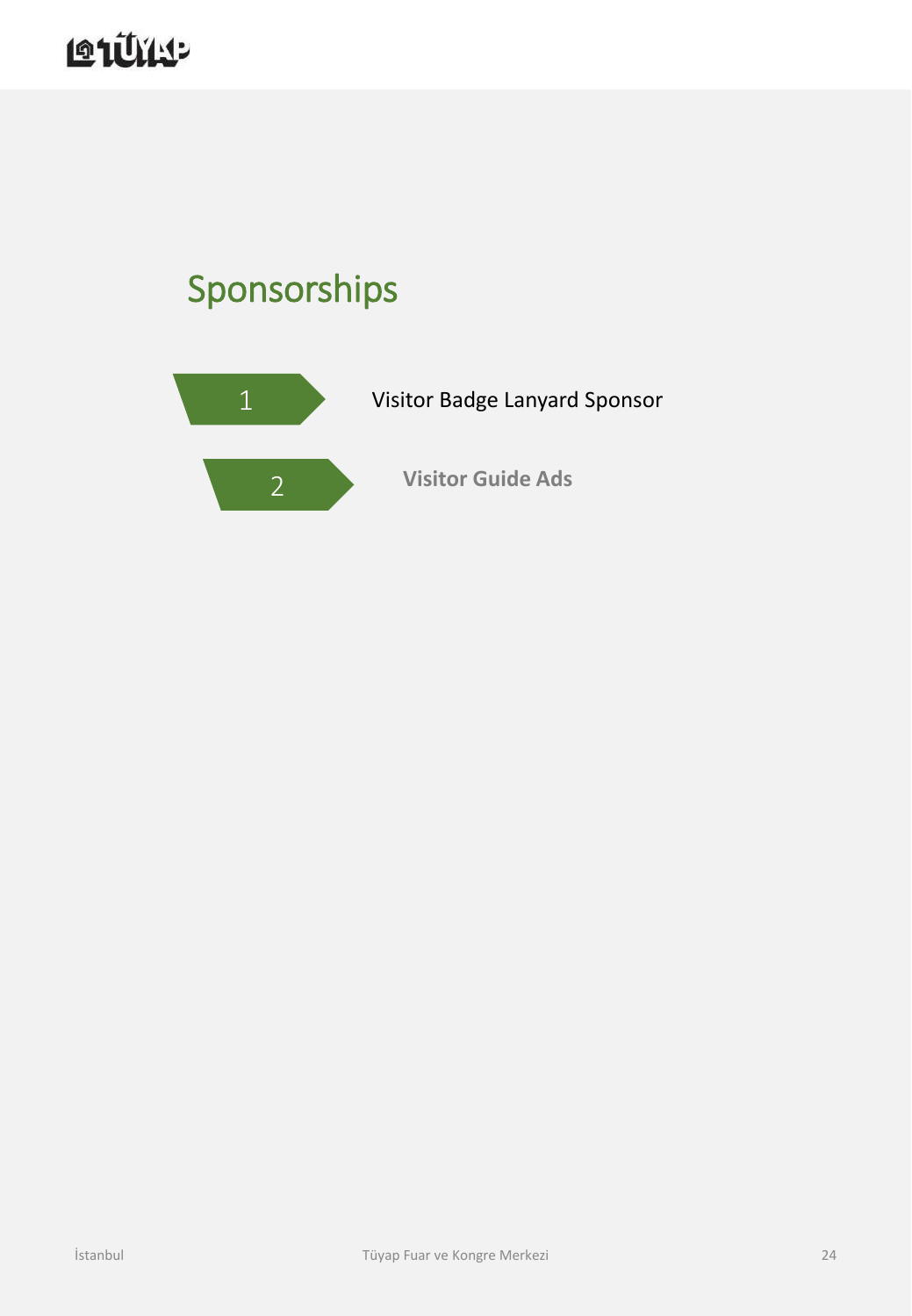## **LOTUTER**

### Visitor Badge Lanyard Sponsor

Your company branding on the official lanyards, handed out to visitors when they enter the event.



#### **Benefits**

Brand awareness

Lanyards with your company logo are handed out to visitors at all entrances of the venue. The number of sponsors may vary for different projects.

| Quantity / Type | Price (Exc VAT) |
|-----------------|-----------------|
| 5.000 max.      |                 |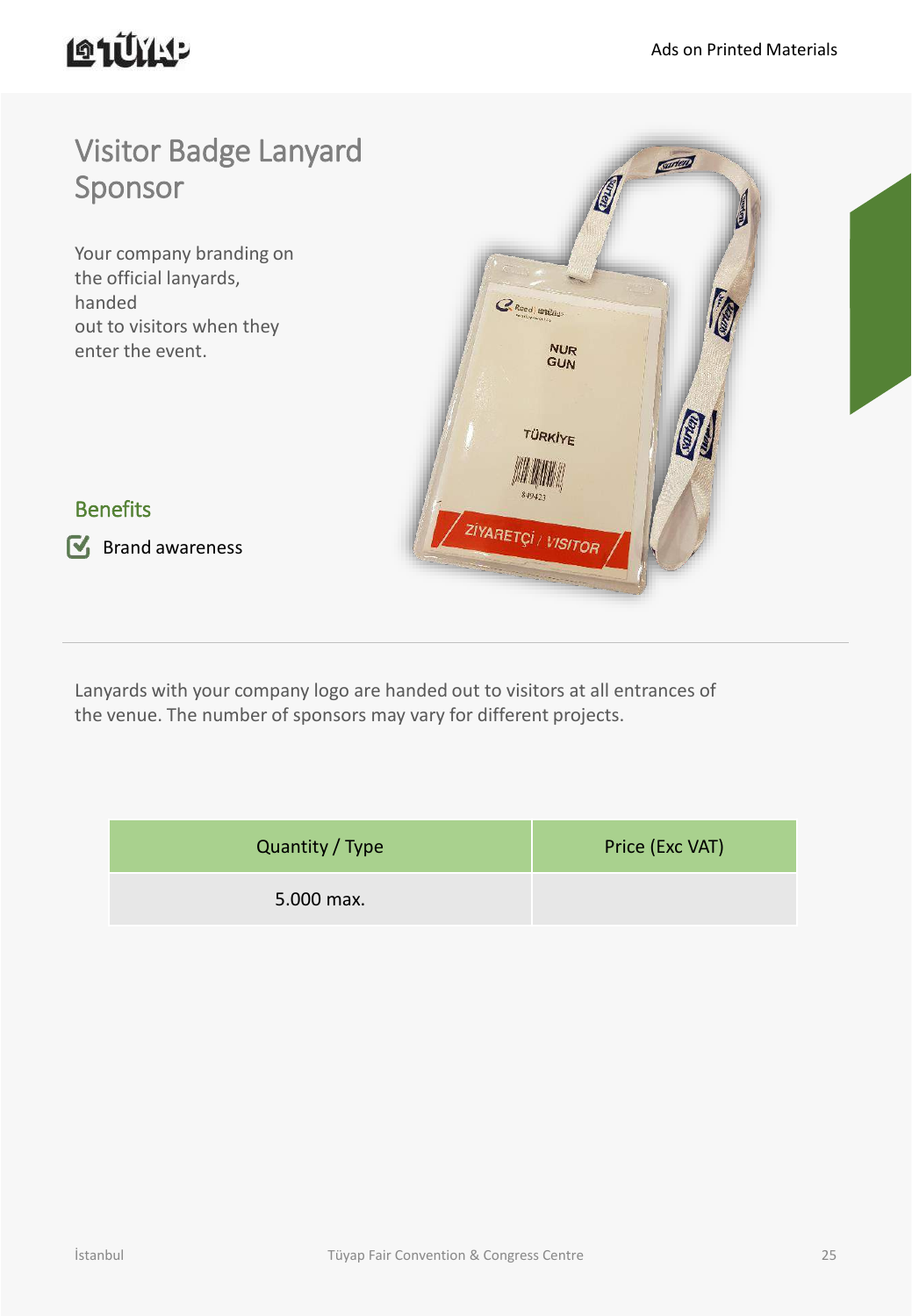## **Latitus**



### Visitor Guide Ads

These are advertisements in the visitor hand guide, which is distributed free of charge to fair visitors, with a list of participants and layouts according to exhibition halls. Your ad in the manual allows your company to be noticed and your place is easily found.

#### **Benefits**

Raise brand awareness  $\blacksquare$  Drive visitors to your stand  $\blacksquare$  Product Launch & Promotion  $\blacksquare$ 

Location: Visitor guide (folded or booklet)

Available Quantity : Determined by project

Dimensions: Folding Guide: 15 x 21 cm, Booklet: 10.5 x 20 cm (Dimensions May Vary by Fair) Delivery Date: The project must be submitted to the sales representative no later than 2 weeks before the opening day of the fair.

| Quantity / Type   | Price (Exc VAT) |
|-------------------|-----------------|
| <b>Back Cover</b> |                 |
| Prepage           |                 |